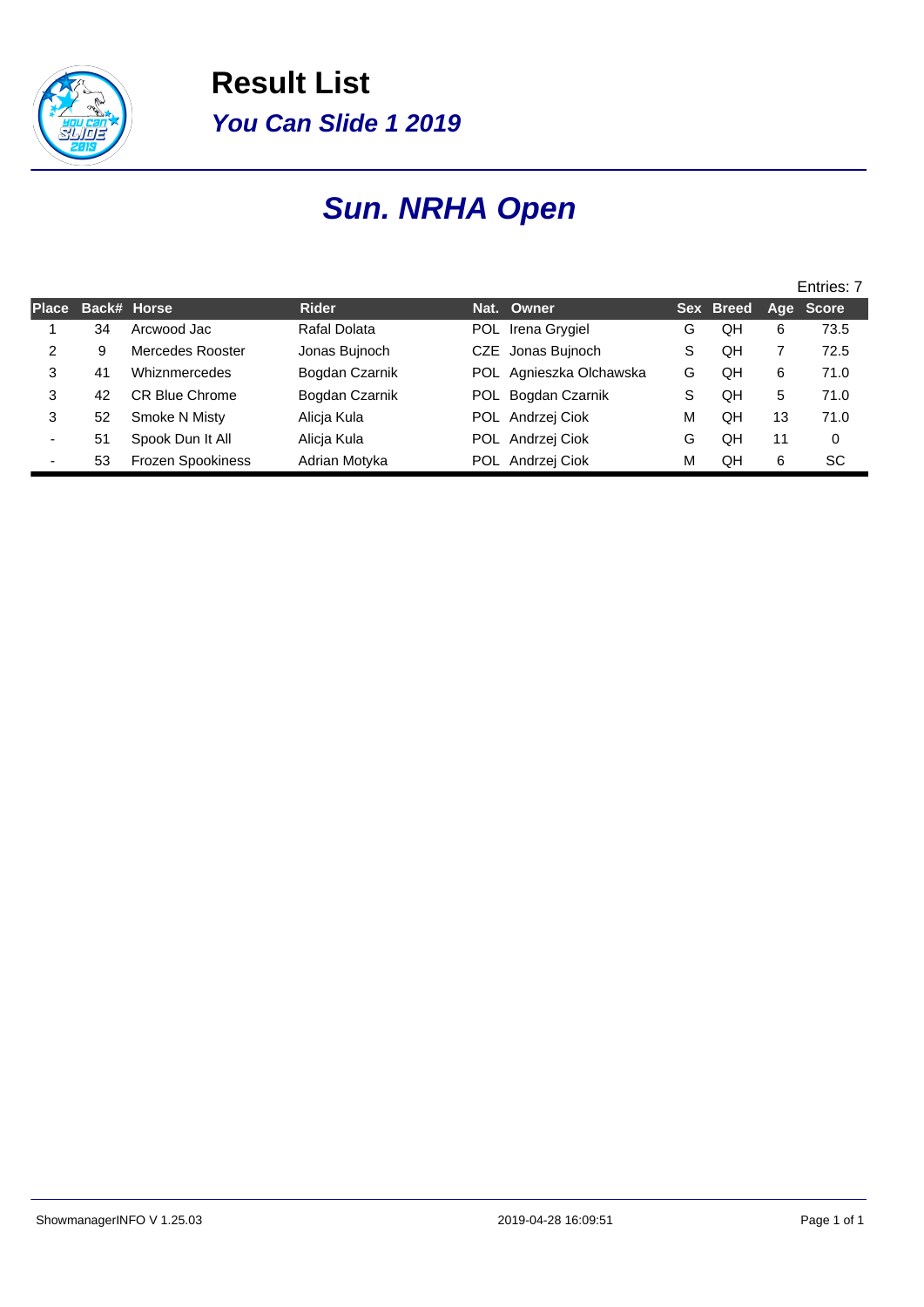

**Result List You Can Slide 1 2019**

# **Sun. AQHA Reining Senior Open**

|                   |                  |                  |                      |   |                     |   | Entries: 3 |
|-------------------|------------------|------------------|----------------------|---|---------------------|---|------------|
| Place Back# Horse |                  | <b>Rider</b>     | Nat. Owner           |   | Sex Breed Age Score |   |            |
| 52                | Smoke N Misty    | Alicia Kula      | POL Andrzej Ciok     | м | OН                  |   | 71.0       |
| 15                | Stepjac Badger   | Aleksandra Boida | POL Aleksandra Bojda | М | OΗ                  | 9 | 68.0       |
| 51                | Spook Dun It All | Alicia Kula      | POL Andrzej Ciok     |   | OΗ                  |   |            |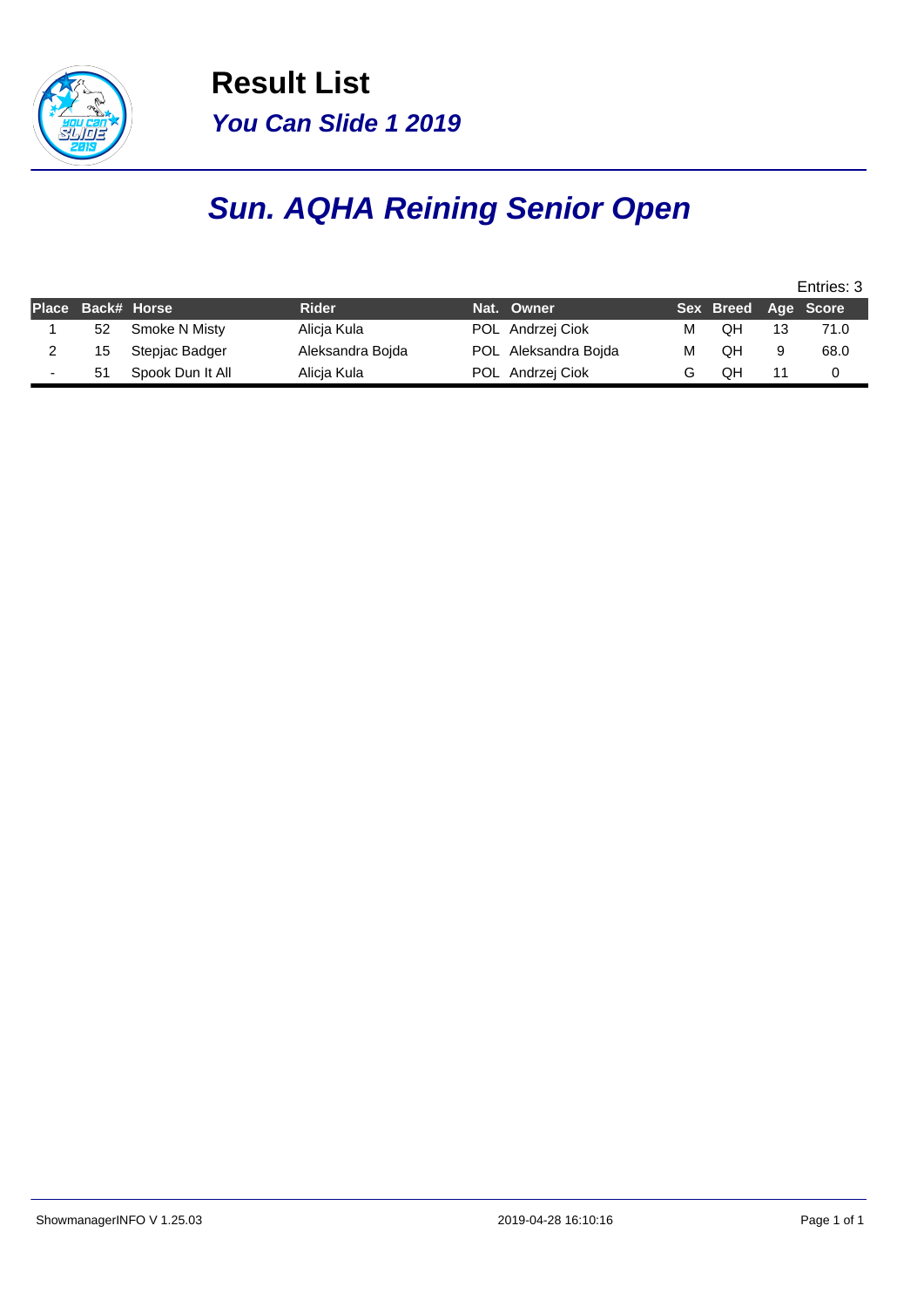

**Result List You Can Slide 1 2019**

# **Sun. All Breed Reining Senior Open**

|                   |                |                  |            |                      |   | Entries: |  |                     |  |  |  |  |
|-------------------|----------------|------------------|------------|----------------------|---|----------|--|---------------------|--|--|--|--|
| Place Back# Horse |                | Rider            | Nat. Owner |                      |   |          |  | Sex Breed Age Score |  |  |  |  |
| 15                | Stepjac Badger | Aleksandra Bojda |            | POL Aleksandra Bojda | м | ЮH       |  | 68.0                |  |  |  |  |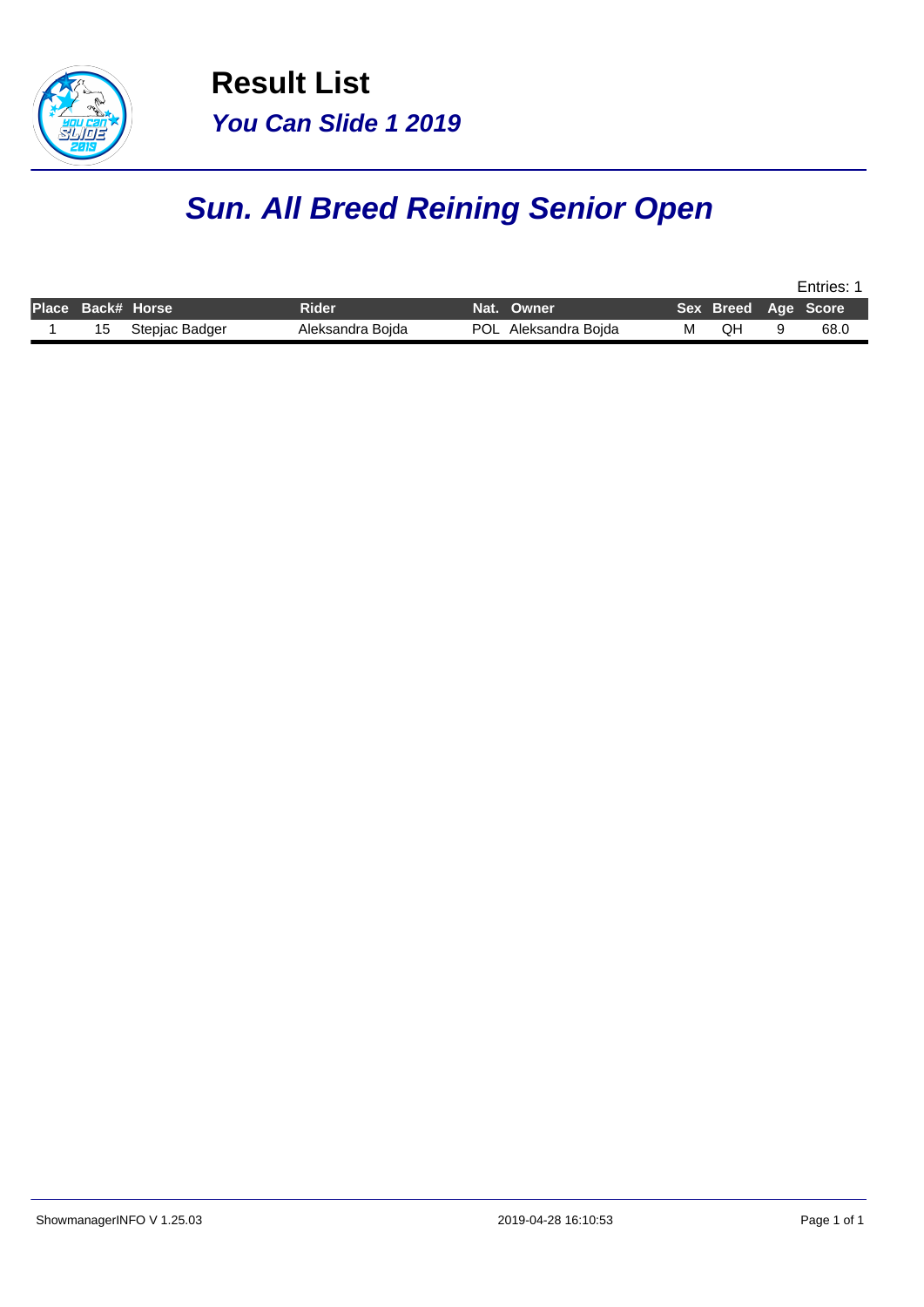#### **NRHA JUDGES SCORE CARD**

Judge\_Doualas Allen (Judge 1)

Event

You Can Slide 1 2019

Date 4/28/2019 Class NRHA Open / AQHA & All Breed Reining Senior Open Pattern 12

MANEUVERS SCORES: -1 1/2 Extremely Poor -1 Very Poor -1/2 Poor 0 Correct +1/2 Good +1 Very Good +1 1/2 Excellent

|                |      | MANEUVER<br><b>DESCRIPTION</b><br>MANEUVER | Stop<br>Backup<br>1 | RS<br>$\overline{2}$ | LS<br>3                                | LC<br>IIs<br>4         | RC<br>IIs<br>5  | RRB<br>6                             | LRB<br>$\overline{7}$ | <b>RD</b><br>Stop<br>8 | PENALTY<br><b>TOTAL</b> |
|----------------|------|--------------------------------------------|---------------------|----------------------|----------------------------------------|------------------------|-----------------|--------------------------------------|-----------------------|------------------------|-------------------------|
| <b>DRAW</b>    | EXH# | PENALTY                                    |                     |                      |                                        |                        |                 |                                      |                       |                        | <b>SCORE</b>            |
| 1              | 41   | SCORE                                      |                     |                      |                                        |                        | $+$<br>2        | $\frac{1}{\sqrt{2}}$<br>$\mathbb{Z}$ |                       |                        | ٠I                      |
| <b>DRAW</b>    | EXH# | PENALTY                                    |                     |                      |                                        |                        |                 | $\frac{1}{2}$                        |                       |                        | <b>SCORE</b>            |
| $\overline{2}$ | 52   | SCORE                                      |                     |                      | $\overline{\phantom{a}}$<br>$\sqrt{2}$ | $+22$                  | $+$<br>$/ \eta$ | $+$<br>2                             | $+0$<br>$\frac{7}{2}$ |                        |                         |
| <b>DRAW</b>    | EXH# | PENALTY                                    |                     |                      |                                        |                        |                 |                                      |                       |                        | <b>SCORE</b>            |
| 3              | 34   | <b>SCORE</b>                               | $^{+}$<br>12        |                      |                                        | $+\frac{1}{2}$         | $+1/2$          | $\frac{1}{2}$                        | $+^l$<br>12           | $^{+}$                 | 3/2                     |
| <b>DRAW</b>    | EXH# | PENALTY                                    |                     |                      |                                        |                        |                 |                                      |                       |                        | <b>SCORE</b>            |
| 4              | 64   | <b>SCORE</b>                               |                     | $\varsigma$          | P                                      | Ĥ                      |                 |                                      |                       |                        |                         |
| <b>DRAW</b>    | EXH# | PENALTY                                    |                     |                      |                                        |                        |                 |                                      |                       |                        | <b>SCORE</b>            |
| 5              | 15   | <b>SCORE</b>                               | 12                  | 2                    | 2                                      |                        | 79              |                                      |                       |                        | 6<br>8                  |
| <b>DRAW</b>    | EXH# | PENALTY                                    |                     |                      |                                        |                        |                 |                                      |                       |                        | <b>SCORE</b>            |
| 6              | 53   | <b>SCORE</b>                               |                     |                      | 'Cl2                                   |                        |                 |                                      |                       |                        |                         |
| <b>DRAW</b>    | EXH# | PENALTY                                    |                     |                      |                                        |                        |                 |                                      |                       |                        | SCORE                   |
| 7              | 9    | <b>SCORE</b>                               | $+\sqrt{2}$         | $+ \frac{1}{2}$      |                                        | $\mathfrak{t}^+$<br>/2 | $+$<br>12       |                                      |                       | $^{+}$<br>-12          | 72/2                    |
| <b>DRAW</b>    | EXH# | PENALTY                                    |                     |                      |                                        |                        |                 |                                      |                       |                        | SCORE                   |
| 8              | 42   | SCORE                                      |                     |                      | $+\frac{1}{2}$                         |                        |                 | $+\sqrt{2}$                          |                       |                        |                         |
| <b>DRAW</b>    | EXH# | PENALTY                                    |                     | <i>V2</i>            |                                        |                        |                 |                                      |                       | 0                      | <b>SCORE</b>            |
| 9              | 51   | SCORE                                      | $\sqrt{2}$          |                      |                                        |                        |                 | $+1/2$                               |                       |                        |                         |
| <b>DRAW</b>    | EXH# | PENALTY                                    |                     |                      |                                        |                        |                 |                                      |                       |                        | SCORE                   |
| 10             | 63   | SCORE                                      |                     |                      |                                        |                        |                 |                                      |                       |                        |                         |

Ing alla

Judge's Signature

Created by ShowmanagerINFO V 1.25.03 (20:21:50)

Page 1 of 1